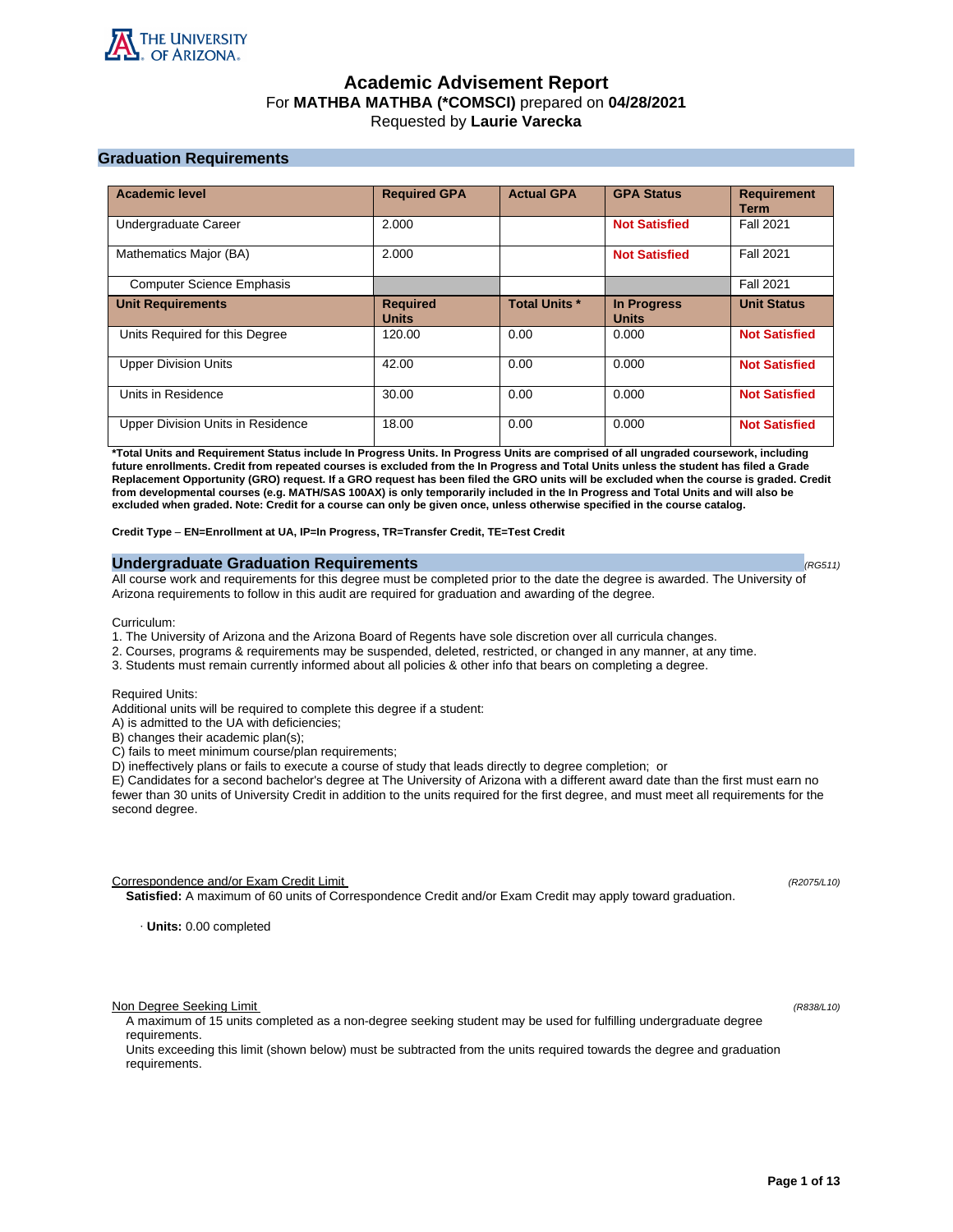

| Not Satisfied: Non-Community College Units: While there is no limit to the total number of units of course work that may be<br>transferred from an accredited community college to The University of Arizona, no more than 64 units from a 2-year institution<br>may be applied toward the requirements for a bachelor's degree. Therefore, to reach the required 120 units for a bachelor's<br>degree, a minimum of 56 units must be completed from 1) coursework at a 4-year institution, 2) approved credit by examination<br>(refer to UA Catalog for approved examinations and scores), or 3) any combination thereof. |          |
|-----------------------------------------------------------------------------------------------------------------------------------------------------------------------------------------------------------------------------------------------------------------------------------------------------------------------------------------------------------------------------------------------------------------------------------------------------------------------------------------------------------------------------------------------------------------------------------------------------------------------------|----------|
| · Units: 56.00 required, 0.00 completed, 56.00 needed                                                                                                                                                                                                                                                                                                                                                                                                                                                                                                                                                                       |          |
|                                                                                                                                                                                                                                                                                                                                                                                                                                                                                                                                                                                                                             |          |
| <b>Success Course Limit</b><br>(R3297/L15)<br><b>Satisfied:</b> No more than 3 units will apply toward a student's graduation requirements.                                                                                                                                                                                                                                                                                                                                                                                                                                                                                 |          |
| All Success courses taken can be seen below. Success Course units exceeding the 3 unit maximum must be subtracted from the<br>total units, residency requirements and cumulative grade point average.                                                                                                                                                                                                                                                                                                                                                                                                                       |          |
| PE Activity Course Limit<br>(R3297/L25)                                                                                                                                                                                                                                                                                                                                                                                                                                                                                                                                                                                     |          |
| Satisfied: No more than 3 units will apply toward a student's graduation requirements.<br>All PE activity courses taken can be seen below. PE Activity units exceeding the 3 unit maximum must be subtracted from the<br>total units, residency requirements and cumulative grade point average.                                                                                                                                                                                                                                                                                                                            |          |
|                                                                                                                                                                                                                                                                                                                                                                                                                                                                                                                                                                                                                             |          |
| <b>Foundation Mathematics</b>                                                                                                                                                                                                                                                                                                                                                                                                                                                                                                                                                                                               | (RG1434) |
| <b>Not Satisfied: Foundation Mathematics</b>                                                                                                                                                                                                                                                                                                                                                                                                                                                                                                                                                                                |          |
| <b>GE Substantial Math Strand</b>                                                                                                                                                                                                                                                                                                                                                                                                                                                                                                                                                                                           | (R2612)  |
| Not Satisfied: Complete 1 course.                                                                                                                                                                                                                                                                                                                                                                                                                                                                                                                                                                                           |          |

Non-Community College Units (R1227/L10)

# GE Substantial Math Strand (R2612/L10)

**Not Satisfied:** Complete 1 course.

· **Units:** 2.67 required, 0.00 completed, 2.67 needed

| <b>Term</b> | <b>Subject</b> | <b>Catalog Nbr</b> | <b>Course Title</b> | Grade | <b>Units</b> | <b>RptCd</b> | <b>RaDes</b> | <b>Type</b> |
|-------------|----------------|--------------------|---------------------|-------|--------------|--------------|--------------|-------------|
|             |                |                    |                     |       |              |              |              |             |

# **Courses Available**

MATH 122B, MATH 125, MATH 129, MATH 215, MATH 223, MATH 254, MATH 313

| <b>Undergraduate General Education and Foundation Requirements</b>                                                          | (RG507) |
|-----------------------------------------------------------------------------------------------------------------------------|---------|
| Not Satisfied: Undergraduate General Education and Foundation Requirements                                                  |         |
| <b>Foundation Composition</b>                                                                                               | (R532)  |
| <b>Not Satisfied:</b> Complete 1 of the following 4 Foundation Composition options:                                         |         |
| 1. 3 Course Foundation Composition Sequence<br>2. 2 Course Foundation Composition Sequence                                  |         |
| 3. Honors Composition with grade of C or higher<br>4. Honors Composition with a grade of D and Second Semester Composition. |         |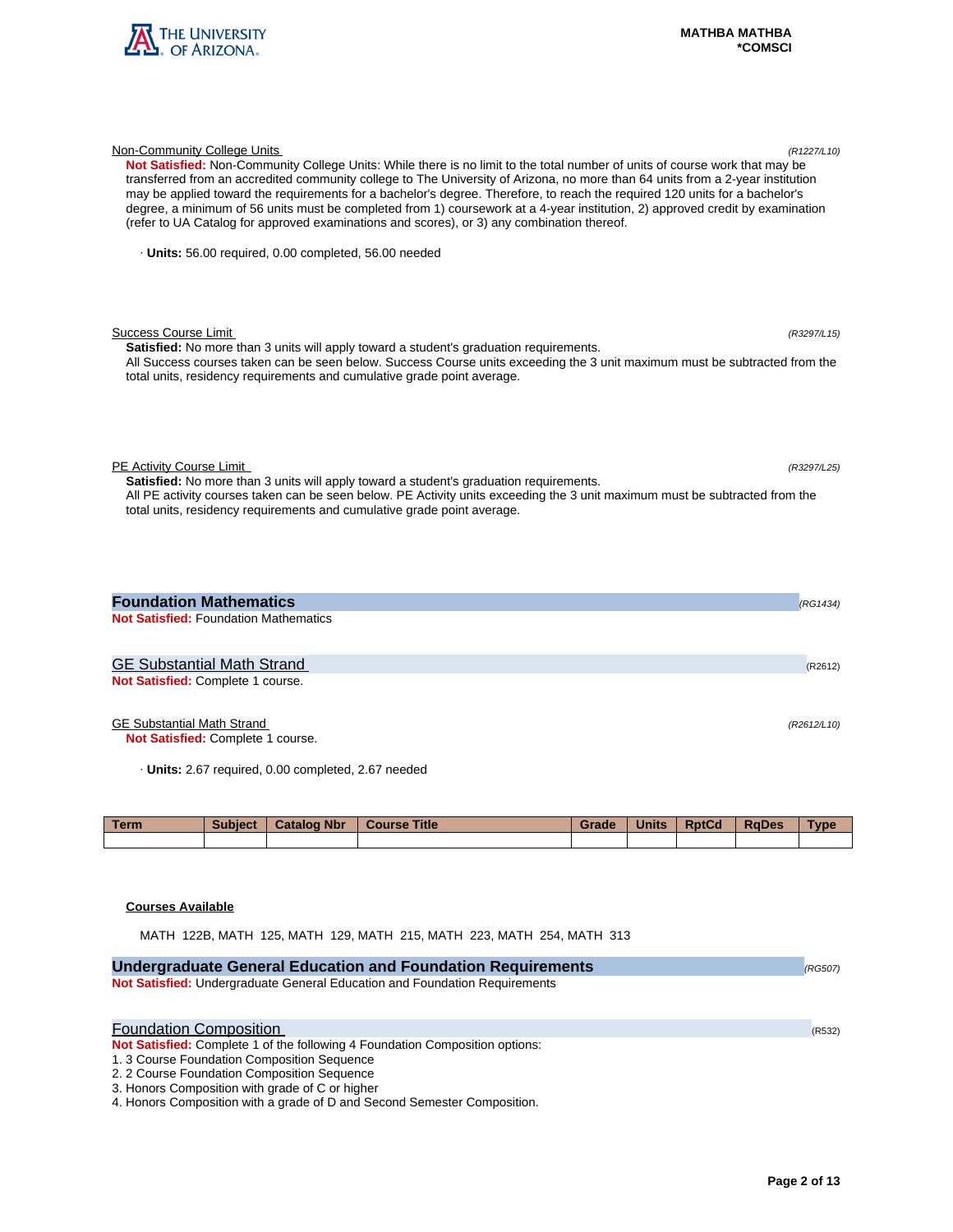

Please note: Students who earn a grade of D in Honors Composition may choose to repeat the course in order to earn a higher grade to satisfy the requirement. Please consult with your major advisor.

Mid-Career Writing Assessment - Complete 2nd semester English Composition with a B grade or higher. Students who do not earn a grade of B or better in 2nd semester English Composition must also satisfy a college or department writing requirement. Consult your major advisor if you do not earn a grade of B in 2nd semester English Composition.

Option 1: Foundation Composition - 3 Course Sequence (R532/L10)

**Not Satisfied:** Complete 3 courses. Complete ENGL 106 AND ENGL 101/107 AND ENGL 102/108.

· **Courses:** 3.00 required, 0.00 completed, 3.00 needed

| Term | Subject | Catalog Nbr   Course Title | Grade | <b>Units</b> | RptCd | RaDes | <b>Type</b> |
|------|---------|----------------------------|-------|--------------|-------|-------|-------------|
|      |         |                            |       |              |       |       |             |
|      |         |                            |       |              |       |       |             |
|      |         |                            |       |              |       |       |             |

### **Courses Available**

ENGL 1EIB, ENGL 101, ENGL 101A, ENGL 107, ENGL 107A, (\*\*\*) (###), ENGL 102, ENGL 108, ENGL 106

OR Option 2: Foundation Composition - 2 Course Sequence (R532/L20) **Not Satisfied:** Complete 2 courses. Complete ENGL 101/107 AND ENGL 102/108

· **Courses:** 2.00 required, 0.00 completed, 2.00 needed

| <b>Term</b> | <b>Subject</b> | <b>Catalog Nbr</b> | <b>Course Title</b> | Grade | <b>Units</b> | <b>RptCd</b> | <b>RaDes</b> | $T$ <sub>V</sub> $pe$ |
|-------------|----------------|--------------------|---------------------|-------|--------------|--------------|--------------|-----------------------|
|             |                |                    |                     |       |              |              |              |                       |
|             |                |                    |                     |       |              |              |              |                       |

# **Courses Available**

ENGL 1EIB, ENGL 101, ENGL 101A, ENGL 107, ENGL 107A, (\*\*\*) (###), ENGL 102, ENGL 108

OR Option 3: Honors Composition (R532/L40)

**Not Satisfied:** Complete 1 course with a C or better.

· **Courses:** 1.00 required, 0.00 completed, 1.00 needed

| <b>Term</b> | <b>Subject</b> | <b>Catalog Nbr</b> | <b>Title</b><br>Course | Grade | <b>Units</b> | <b>RptCd</b> | <b>RaDes</b> | Type |
|-------------|----------------|--------------------|------------------------|-------|--------------|--------------|--------------|------|
|             | <b>ENGL</b>    | 109H               |                        |       |              |              |              |      |

# **Courses Available**

ENGL 109H

| Foundation Second Language - Fourth Semester Proficiency                                                                | (R519) |
|-------------------------------------------------------------------------------------------------------------------------|--------|
| Not Satisfied: Credit will not be given for a course at an equivalent or lower level than prior language credit earned. |        |
| Course must be taken for a grade, not for pass/fail.                                                                    |        |
| Demonstrate fourth semester proficiency in a second language by completing one of the following:                        |        |
|                                                                                                                         |        |

1. Complete a Fourth Semester Language Course with a grade of C or higher.

2. Complete Arabic 401 and 1 course with a grade of C of higher from Arabic 424B, 427B or 430B.

3. Pass a language proficiency examination at the fourth semester level

Option 1: Fourth Semester Language Course (R519/L10)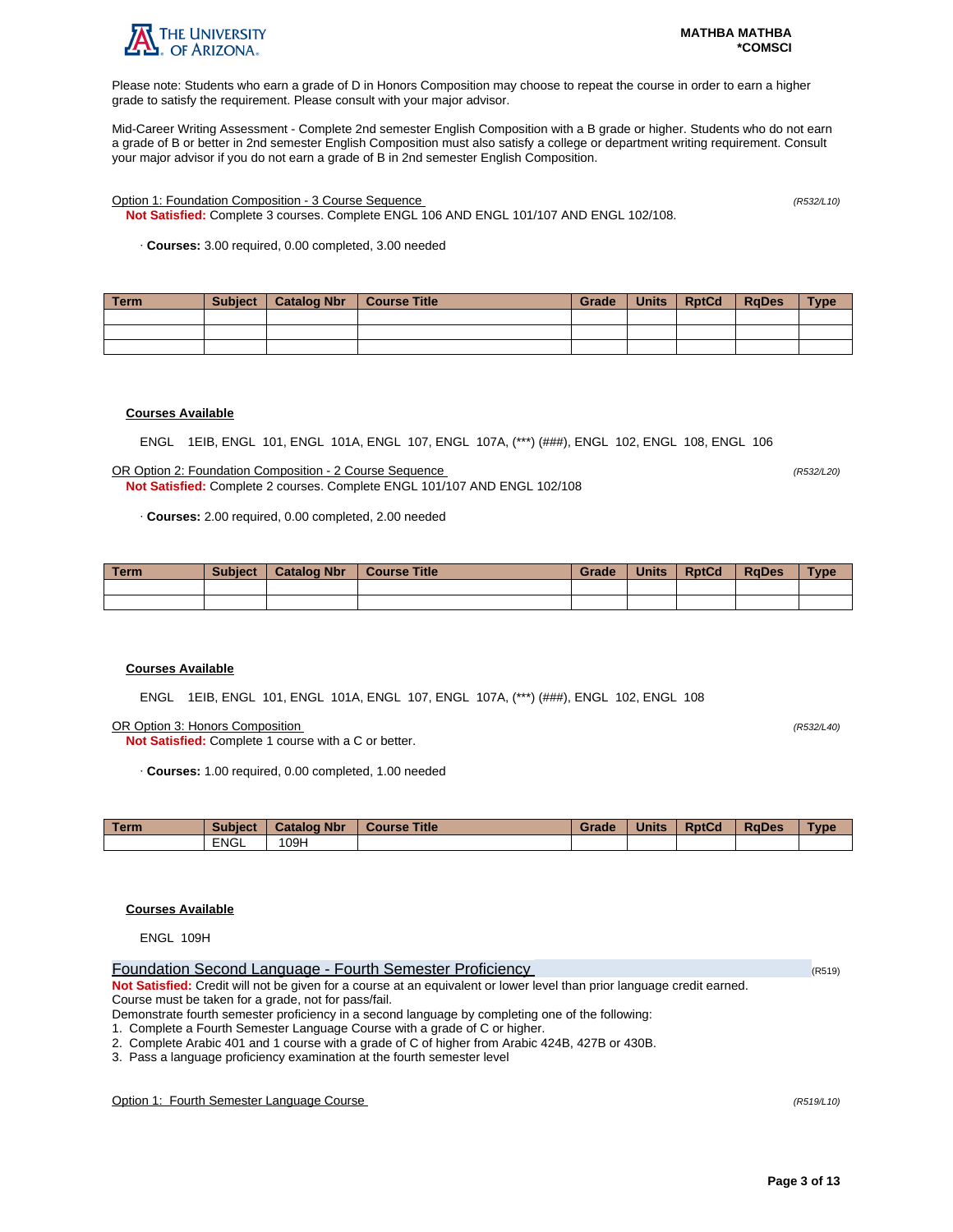

**Not Satisfied:** Complete 1 course with a grade of C or better.

Not from: FREN 325, 373, 375, 393, 399, 399H, 414, 448, 453, HIST 465D, ITAL 330A, 330B, 330C, 330D, 399, 399H, SPAN 397W, 406A, 414, 423A, 423B, 465C, 465D, TTE 414. Courses used to fulfill this requirement may also be used to fulfill other requirements.

· **Courses:** 1.00 required, 0.00 completed, 1.00 needed

| Term | <b>Subject</b> | <b>Catalog Nbr</b> | Course Title | Grade | <b>Units</b> | <b>RptCd</b> | <b>RaDes</b> | <b>Type</b> |
|------|----------------|--------------------|--------------|-------|--------------|--------------|--------------|-------------|
|      |                |                    |              |       |              |              |              |             |

### **Courses Available**

AIS 204B, ARB 402, ARB 405, ARB 406, ARB 407, ARB 408, CHN 202, CHN 301, CHN 302, CHN 415, CHN 417, CHN 422, CHN 423, CRL 202, CRL 202-SA, CRL 301, CRL 301-SA, CRL 302, CRL 397A, CRL 497A, FREN 202, FREN 212, FREN 301, FREN 302, FREN 320, FREN 410, FREN 420, GER 202, GER 211, GER 301, GER 303, GER 311, GRK 202, GRK 204, GRK 212, GRK 402, GRK 412, GRK 424, ITAL 202, ITAL 202Z, ITAL 301, ITAL 302, ITAL 310, ITAL 320, JPN 202, JPN 301, JPN 302, JPN 405, JPN 421, JPN 422, JUS 203B, JUS 303A, JUS 303B, KOR 202, LAS 330, LAS 381, LAS 425, LAS 481, LAS 482, LAT 202, LAT 212, LAT 400, LAT 401, LAT 405, LING 204B, MAS 381, MAS 481, MAS 482, MENA 203B, MENA 303A, MENA 303B, PHIL 412, PORT 350, PORT 425, PRS 402, PRS 403, PRS 404, PRS 407, PRS 408, RSSS 202, RSSS 301, RSSS 302, RSSS 308, SERP 431B, SPAN 202, SPAN 203, SPAN 206, SPAN 251, SPAN 253, SPAN 323, SPAN 325, SPAN 330, SPAN 333, SPAN 381, SPAN 399, SPAN 425, SPAN 450, SPAN 481, SPAN 482, TURK 402, TURK 403, TURK 404, TURK 407, TURK 408

#### OR Option 2: Arabic Language (R519/L20)

**Not Satisfied:** Complete ARB 401, Intermediate Arabic, plus one additional course from ARB 424B, 427B, 439B, 484B.

· **Courses:** 1.00 required, 0.00 completed, 1.00 needed

| Term | <b>Subject</b> | <b>Catalog Nbr</b> | <b>Course Title</b> | Grade | <b>Units</b> | <b>RptCd</b> | <b>RaDes</b> | <b>Type</b> |
|------|----------------|--------------------|---------------------|-------|--------------|--------------|--------------|-------------|
|      | ARB            | 40 <sup>1</sup>    |                     |       |              |              |              |             |

#### **Courses Available**

ARB 401

AND Option 2: Additional Arabic Courses (R519/L30) **Not Satisfied:** Complete one additional course with a grade of C or better from ARB 424B, 427B, 439B, 484B.

· **Courses:** 1.00 required, 0.00 completed, 1.00 needed

| Term | <b>Subject</b> | <b>Catalog Nbr</b> | Course Title | Grade | <b>Units</b> | <b>RptCd</b> | <b>RaDes</b> | Type |
|------|----------------|--------------------|--------------|-------|--------------|--------------|--------------|------|
|      |                |                    |              |       |              |              |              |      |

# **Courses Available**

ARB 424B, ARB 427B, ARB 439B, ARB 484B

General Education Tier I (R522) (R522)

**Not Satisfied:** Complete each of the following areas.

Tier I Individuals & Societies/150s

**Not Satisfied:** Complete 2 courses, 6 units total. Transfer students with quarter system credits may satisfy Tier One requirements with 2 courses and 5.34 units.

· **Units:** 5.34 required, 0.00 completed, 5.34 needed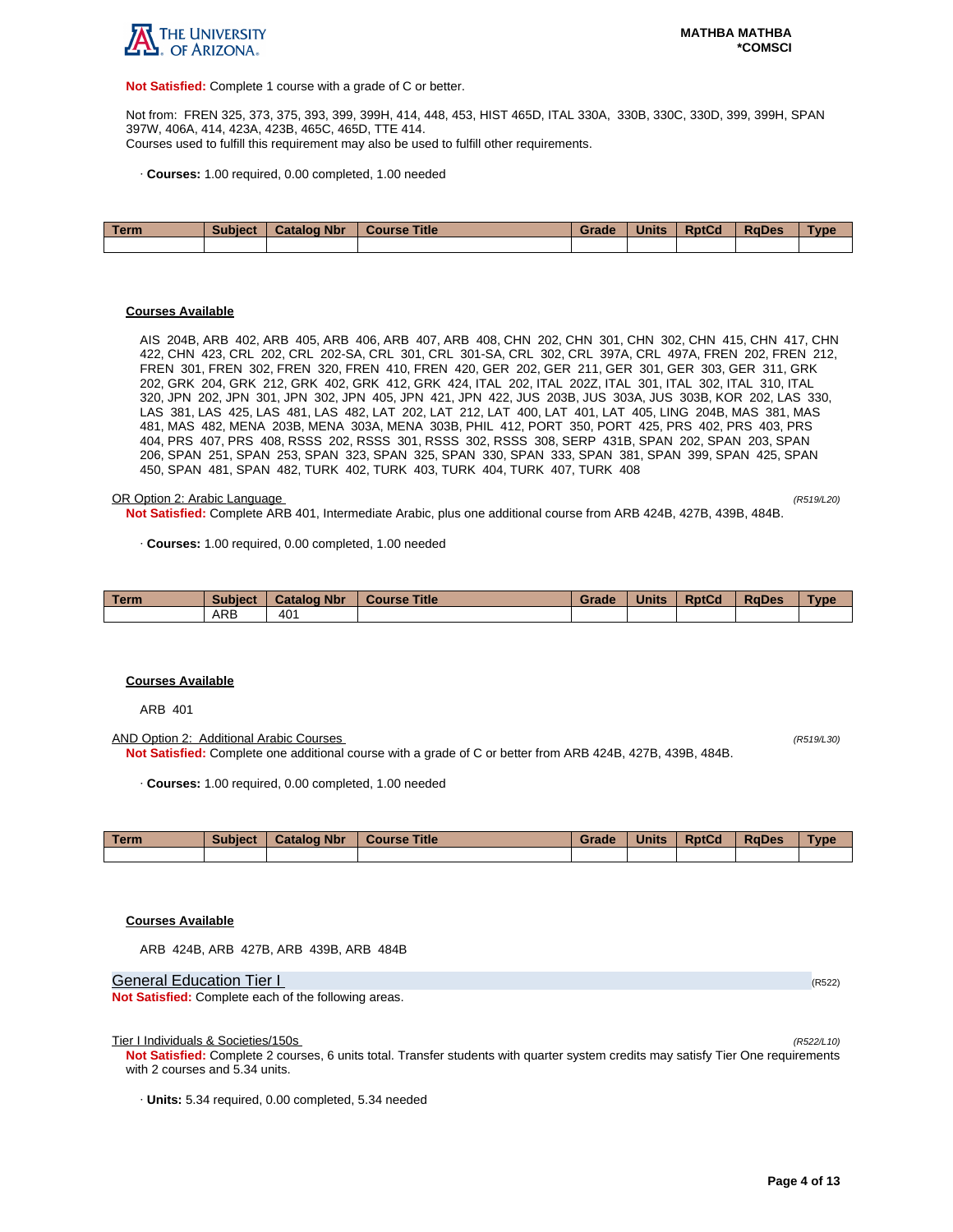

· **Courses:** 2.00 required, 0.00 completed, 2.00 needed

| <b>Term</b> | <b>Subject</b> | <b>Catalog Nbr</b> | <b>Course Title</b> | Grade | <b>Units</b> | <b>RptCd</b> | <b>RaDes</b> | Type |
|-------------|----------------|--------------------|---------------------|-------|--------------|--------------|--------------|------|
|             |                |                    |                     |       |              |              |              |      |
|             |                |                    |                     |       |              |              |              |      |

# **Courses Available**

(\*\*\*) (###), AFAS 150B1, ANTH 150B1, ART 150B1, ART 150B2, EAS 150B1, EDP 150B1, ENGL 150B1, ENGL 150B2, ESOC 150B1, FREN 150B1, FSHD 150B1, FTV 150B1, GEOG 150B1, GEOG 150B2, GER 150B1, GWS 150B1, GWS 150B2, GWS 150B3, GWS 150B4, GWS 150B5, HNRS 150B1, HNRS 150B2, HUMS 150B1, ITAL 150B1, LAR 150B1, LAS 150B1, MAS 150B1, MAS 150B2, MIS 150B1, PAH 150B1, PHIL 150B1, POL 150B1, RCSC 150B1, RCSC 150B2, RELI 150B1, RSSS 150B1, RSSS 150B2, SOC 150B1, SOC 150B2, SPAN 150B1, SPAN 150B2, TLS 150B1, AED 150A1, ANTH 150A1, ART 150A1, ENGL 150A1, GER 150A1, HWRS 150A1, LING 150A1, MIS 150A1, PAH 150A1, PAH 150A2, PAH 150A3, PHIL 150A1, POL 150A1, PSY 150A1, AED 150C1, ANTH 150C1, AREC 150C1, AREC 150C2, AREC 150C3, CLAS 150C1, ECON 150C1, FIN 150C1, FREN 150C1, GEOG 150C1, HIST 150C1, HIST 150C2, HIST 150C3, HIST 150C4, HIST 150C5, HIST 150C6, HNRS 150C1, HPS 150C1, ITAL 150C1, JOUR 150C1, LAS 150B2, LING 150C1, MAS 150C1, MENA 150C1, NSC 150C1, PHIL 150C1, PLP 150C1, POL 150C1, POL 150C2, POL 150C3, PPEL 150C1, RNR 150C1, SOC 150C1, SOC 150C2, TLS 150C1, PHIL 150A2

#### Tier I Natural Sciences/170s (R522/L20)

**Not Satisfied:** Complete 2 courses, 6 units total. Transfer students with quarter system credits may satisfy Tier One requirements with 2 courses and 5.34 units.

· **Units:** 5.34 required, 0.00 completed, 5.34 needed

· **Courses:** 2.00 required, 0.00 completed, 2.00 needed

| Term | <b>Subject</b> | <b>Catalog Nbr</b> | <b>Course Title</b> | Grade | <b>Units</b> | <b>RptCd</b> | <b>RaDes</b> | <b>Type</b> |
|------|----------------|--------------------|---------------------|-------|--------------|--------------|--------------|-------------|
|      |                |                    |                     |       |              |              |              |             |
|      |                |                    |                     |       |              |              |              |             |

### **Courses Available**

Physical Sciences, AGTM 170A1, ASTR 170A1, ATMO 170A1, BE 170A1, BE 170A2, ENVS 170A1, GC 170A1, GEOG 170A1, GEOS 170A1, HNRS 170A1, HWRS 170A1, MSE 170A1, MSE 170A2, PHYS 170A1, PTYS 170A1, AME 170B1, ASTR 170B1, ASTR 170B2, OPTI 170B1, PTYS 170B2, ANTH 170C1, ANTH 170C2, ECOL 1BCIE, ECOL 170C1, ECOL 170C2, ECOL 170C3, ENTO 170C2, GEOS 170C1, HNRS 170C1, MCB 170C1, NSC 170C1, NSC 170C2, NSCS 170C1, PLS 170C1, PLS 170C2, PLS 170C3, RNR 170C1

Tier I Traditions & Cultures/160s

**Not Satisfied:** Complete 2 courses, 6 units total. Transfer students with quarter system credits may satisfy Tier One requirements with 2 courses and 5.34 units.

- · **Units:** 5.34 required, 0.00 completed, 5.34 needed
- · **Courses:** 2.00 required, 0.00 completed, 2.00 needed

| <b>Term</b> | <b>Subject</b> | <b>Catalog Nbr</b> | Course Title | <b>Grade</b> | <b>Units</b> | <b>RptCd</b> | RaDes | <b>Type</b> |
|-------------|----------------|--------------------|--------------|--------------|--------------|--------------|-------|-------------|
|             |                |                    |              |              |              |              |       |             |
|             |                |                    |              |              |              |              |       |             |

### **Courses Available**

(\*\*\*) (###), AFAS 160A1, AFAS 160A2, AIS 160A1, ANTH 160A1, ANTH 160A2, ART 160A1, EAS 160A1, EAS 160A2, EAS 160A3, EAS 160A4, EAS 160A5, ENGL 160A1, ENGL 160A2, FREN 160A1, GER 160A1, HIST 160A1, HIST 160A2, MAS 160A1, MENA 160A1, MENA 160A2, POL 160A1, RELI 160A1, CLAS 160B1, DNC 160B1, ENGL 160B1, HIST 160B1, HIST 160B2, ITAL 160B1, POL 160B1, ARC 160C1, DNC 160C1, GER 160C1, GWS 160C1, HIST 160C1, POL 160C1, RSSS 160C1, RSSS 160C2, SPAN 160C1, ACBS 160D1, AFAS 160D1, ANTH 160D2, ANTH 160D3, ARC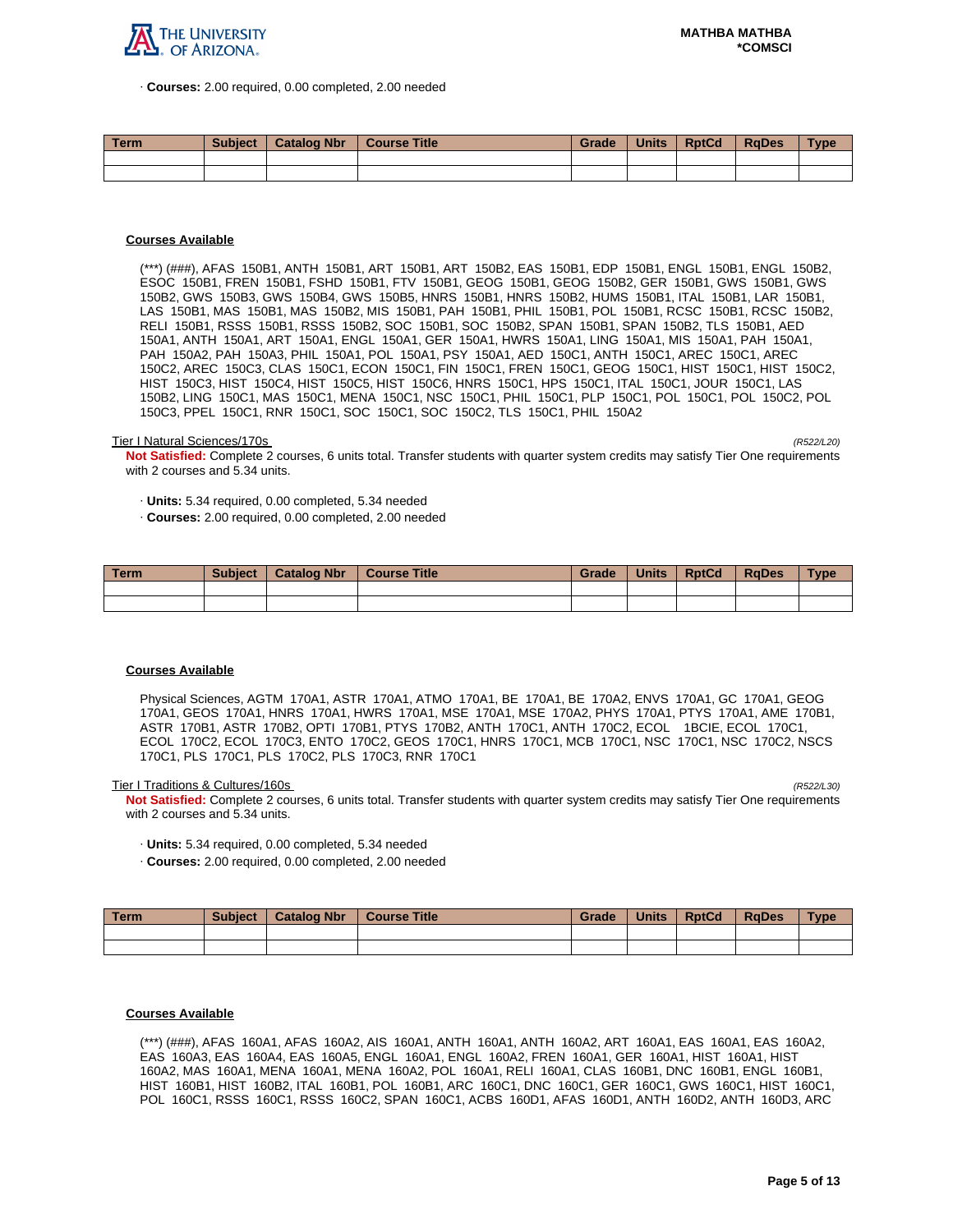

160D1, ART 160D1, ART 160D2, ART 160D3, CLAS 160D2, CLAS 160D3, ENGL 160D1, ENGL 160D2, ENTO 160D1, GER 160D1, GER 160D2, HIST 160D1, HNRS 160D1, HNRS 160D2, HNRS 160D3, HNRS 160D4, ITAL 160D1, JUS 160D1, MUS 160D1, PAH 160D1, PAH 160D2, PAH 160D3, PAH 160D4, PAH 160D5, PHIL 160D1, PHIL 160D2, PHIL 160D3, POL 160D1, RELI 160D1, RELI 160D2, RELI 160D3, RELI 160D4, RELI 160D5, RELI 160D6, RNR 160D1, RSSS 160D1, SPAN 160D1, TAR 160D1

### General Education Tier II (R528)

**Not Satisfied:** Complete each of the following areas.

### Tier II Arts (R528/L10)

**Not Satisfied:** Complete 1 course, 3 units total. Transfer students with quarter system credits may satisfy Tier Two requirements with 2.67 units.

- · **Units:** 2.67 required, 0.00 completed, 2.67 needed
- · **Courses:** 1.00 required, 0.00 completed, 1.00 needed

| Term | <b>Subject</b> | <b>Catalog Nbr</b> | <b>Course Title</b> | Grade | <b>Units</b> | <b>RptCd</b> | <b>RaDes</b> | Type |
|------|----------------|--------------------|---------------------|-------|--------------|--------------|--------------|------|
|      |                |                    |                     |       |              |              |              |      |

### **Courses Available**

AFAS 218, AFAS 318, AFAS 371, ANTH 318, ARC 304, ARC 325, ARE 130, ARH 201, ARH 202, ARH 203, ARH 312, ARH 314, ARH 315, ARH 316A, ARH 316B, ARH 319, ARH 320, ARH 321, ARH 322, ARH 324, ARH 325, ARH 329, ART 203, ART 242, ART 282, ART 329, ART 358, CLAS 310, CLAS 329, DNC 100, DNC 101, DNC 112A, DNC 112B, DNC 112C, DNC 143, DNC 144A, DNC 144B, DNC 144C, DNC 152A, DNC 152B, DNC 152C, DNC 175, DNC 176A, DNC 176B, DNC 177C, DNC 177D, DNC 178A, DNC 178B, DNC 178C, DNC 179A, DNC 200, DNC 276A, ENGL 201, ENGL 209, ENGL 210, ENGL 300, ENGV 300, FA 200, FTV 352, FTV 375, HNRS 203H, HNRS 216, HNRS 218, HNRS 220, HNRS 222, HUMS 200, ISTA 301, JPN 245, LAS 322, LAS 337, MAS 337, MUS 100, MUS 101A, MUS 107, MUS 108, MUS 109, MUS 206, MUS 231, MUS 328, MUS 334, MUS 335, MUS 337, MUS 344, MUS 360, RELI 227, RELI 240, RELI 345, TAR 100, TAR 103, TAR 303, (\*\*\*) (###)

### Tier II Humanities (R528/L20)

**Not Satisfied:** Complete 1 course, 3 units total. Transfer students with quarter system credits may satisfy Tier Two requirements with 2.67 units. Prerequisite course work in Tier 1 Traditions and Cultures (TRAD) must be completed prior to taking. If LAT 201 or 202 are used to fulfill Foundation Second Language Proficiency, they cannot be used to fulfill Tier II Humanities.

- · **Units:** 2.67 required, 0.00 completed, 2.67 needed
- · **Courses:** 1.00 required, 0.00 completed, 1.00 needed

| <b>Term</b> | <b>Subject</b> | <b>Catalog Nbr</b> | <b>Course Title</b> | Grade | <b>Units</b> | <b>RptCd</b> | <b>RaDes</b> | Type |
|-------------|----------------|--------------------|---------------------|-------|--------------|--------------|--------------|------|
|             |                |                    |                     |       |              |              |              |      |

### **Courses Available**

AFAS 200, AFAS 222, AFAS 224, AFAS 230, AFAS 245, AFAS 249, AFAS 255, AFAS 310, AFAS 314, AFAS 320, AFAS 335, AFAS 342, AFAS 365, AFAS 373, AFAS 374, AFAS 377, AFAS 381, AIS 212, AIS 381, ANTH 222, ANTH 300, ANTH 349, ARC 220, ARC 303, ARH 300, ARH 329, ART 329, ART 360, CHN 241, CHN 245, CHN 345, CLAS 220, CLAS 221, CLAS 222, CLAS 260, CLAS 300, CLAS 312, CLAS 329, CLAS 335, CLAS 342, CLAS 346, CLAS 349, CLAS 351, CLAS 352, CLAS 353, CLAS 355, EAS 201, EAS 358, EAS 359, ENGL 220A, ENGL 220B, ENGL 228, ENGL 229, ENGL 230, ENGL 231, ENGL 245, ENGL 248B, ENGL 260, ENGL 264, ENGL 265, ENGL 266, ENGL 267, ENGL 280, ENGL 342, ENGL 360, ENGL 375, ENGL 377, ENGV 360, FA 200, FREN 245, FREN 249, FREN 280, FREN 282, FREN 283, FREN 284, FREN 314, FREN 373, FREN 374, FREN 375, FTV 325, GER 233, GER 242, GER 246, GER 272, GER 273, GER 276, GER 278, GER 312, GER 320, GER 325, GER 371, GER 373, GER 375, GER 376, GER 379, GER 380, GWS 200, GWS 317, GWS 330, GWS 342, GWS 373, HIST 224, HIST 247, HIST 272, HIST 277A, HIST 277B, HIST 278, HIST 307, HIST 316, HIST 372A, HIST 372B, HNRS 200, HNRS 208H, HNRS 209, HNRS 210, HNRS 212, HNRS 302, HUMS 200, ITAL 230, ITAL 240, ITAL 250A, ITAL 250B, ITAL 250C, ITAL 250D, ITAL 330B, JPN 220, JPN 272, JPN 311, JUS 301, JUS 325, JUS 372A, JUS 372B, JUS 376, KOR 251, LAS 310, LAS 335, LAT 201, LAT 202, LAW 360, MENA 277A, MENA 277B, MENA 342, MENA 372A, MENA 372B, PA 321, PAH 200, PAH 201, PAH 220, PAH 221, PAH 230, PAH 231, PAH 260, PAH 331, PHIL 210, PHIL 213, PHIL 220, PHIL 222, PHIL 260, PHIL 261, PHIL 262, PHIL 321, PHIL 325, PHIL 330, PRS 342, RELI 203, RELI 210, RELI 211, RELI 212, RELI 220, RELI 220A, RELI 220B, RELI 230, RELI 241, RELI 255, RELI 277A, RELI 280, RELI 300, RELI 303, RELI 304, RELI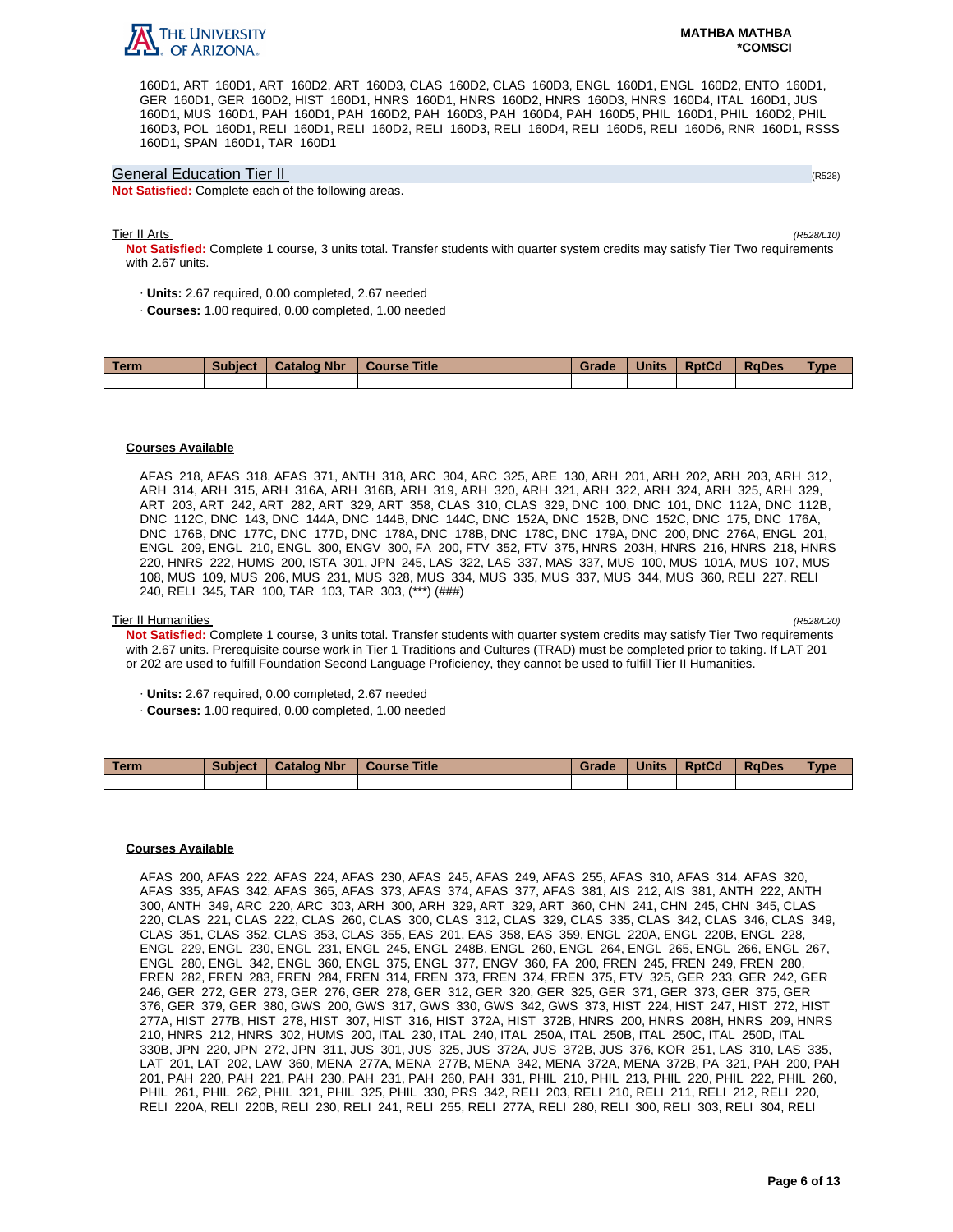

325, RELI 335, RELI 342, RELI 350, RELI 358, RELI 359, RELI 363, RELI 367, RELI 372A, RELI 372B, RELI 379, RELI 381, RELI 385, RSSS 210, RSSS 212, RSSS 280, RSSS 304, RSSS 310, RSSS 311, RSSS 325, RSSS 335, RSSS 340, RSSS 345, RSSS 350, SPAN 210, SPAN 220, (\*\*\*) (###)

### Tier II Individual & Societies (R528/L30)

**Not Satisfied:** Complete 1 course, 3 units total. Transfer students with quarter system credits may satisfy Tier Two requirements with 2.67 units. Prerequisite course work in Tier 1 Individuals and Societies (INDV) must be completed prior to taking.

- · **Units:** 2.67 required, 0.00 completed, 2.67 needed
- · **Courses:** 1.00 required, 0.00 completed, 1.00 needed

| Term | Subject   Catalog Nbr | Course Title | Grade | <b>Units</b> | <b>RptCd</b> | <b>RaDes</b> | <b>Type</b> |
|------|-----------------------|--------------|-------|--------------|--------------|--------------|-------------|
|      |                       |              |       |              |              |              |             |

### **Courses Available**

AED 210, AED 408, AFAS 220, AFAS 223, AFAS 260, AFAS 280, AFAS 304A, AFAS 304B, AFAS 305, AFAS 306, AFAS 310, AFAS 340, AFAS 345, AFAS 376, AFAS 378, AFAS 444, AGTM 380, AIS 200, AIS 210, AIS 220, AIS 346, AIS 347, ALC 309, ANTH 202, ANTH 203, ANTH 204, ANTH 220, ANTH 280, ANTH 307, ANTH 314, ANTH 316, ANTH 317, ANTH 320, ANTH 323, ANTH 325, ANTH 330, ANTH 339, ANTH 346, ANTH 347, ANTH 358, ANTH 373, ANTH 380, ANTV 307, APCV 301, ARE 201, AREC 210, AREC 365, CHS 202, CLAS 240, CLAS 305, CLAS 306, CLAS 323, CLAS 362, EAS 202, EAS 280, ECON 200, ECON 205, EDL 200, EDP 200, ENGL 347, ENVS 310, ESOC 210, FCM 201, FCSC 302, FOOD 360, FREN 230, FREN 231, FSHD 200, FSHD 347, GEOG 205, GEOG 210, GEOG 250, GEOG 251, GEOG 252, GEOG 256, GEOG 270, GEOG 350, GEOG 367, GEOG 380, GER 244, GER 274, GER 327, GPSV 365, GWS 240, GWS 260, GWS 306, GWS 316, GWS 323, GWS 328, GWS 362, HED 350, HIST 246, HIST 306, HIST 362A, HIST 362B, HIST 370A, HIST 370B, HNRS 204H, HNRS 205H, HNRS 206H, HNRS 217, HNRS 221, HPS 300, HPS 387, HPS 444, HUMS 205, HUMS 376, ISTA 263, ITAL 231, ITAL 330D, JOUR 305, JOUR 360, JPN 362A, JPN 362B, JUS 370A, JUS 370B, KOR 245, KOR 352, LAR 350, LAS 204, LAS 230, LAS 251, LAS 280, LAS 310, LAS 312, LAS 316, LAS 317, LAS 345, LAW 389, LING 210, LING 211, LING 330, MAS 265, MAS 317, MAS 365, MCB 310, MENA 251, MENA 330, MENA 334, NAFS 365, NSC 255, PA 205, PA 250, PA 312, PA 323, PAH 240, PAH 310, PAH 320, PAH 330, PAH 350, PAH 372, PHIL 205, PHIL 211, PHIL 214, PHIL 223, PHIL 233, PHIL 241, PHIL 246, PHIL 250, PHIL 264, PHIL 323, PHIL 326, PHIL 345, PHIL 346, PHIL 347, PHIL 348, PHPM 310, PLG 202, PLG 211, PLG 256, POL 201, POL 202, POL 203, POL 204, POL 209, POL 250, POL 312, POL 345, PORT 280, PPEL 205, PPEL 210, PSY 200, PSY 216, PSY 240, PSY 277, RCSC 204, RELI 233, RELI 235, RELI 301, RELI 302, RELI 305, RELI 306, RELI 316, RELI 323, RELI 326, RELI 330, RELI 334, RELI 360, RELI 370A, RELI 370B, RNR 200, RNR 256, RSSS 275, RSSS 305, RSSS 306, RSSS 315, RSSS 320, RSSS 328, SERP 200, SLHS 255, SOC 202, SOC 220, SOC 260, SOC 280, SOC 320, SOC 355, SOC 357, SOC 367, SPAN 211, SPAN 220, SPAN 280, TLS 200, TLS 204, TLS 239, TLS 240, TLS 353, (\*\*\*) (###)

### Tier II Natural Sciences (R528/L40)

**Not Satisfied:** Complete 1 course, 3 units total. Transfer students with quarter system credits may satisfy Tier Two requirements with 2.67 units. Prerequisite course work in Tier 1 (NATS) must be completed prior to taking.

- · **Units:** 2.67 required, 0.00 completed, 2.67 needed
- · **Courses:** 1.00 required, 0.00 completed, 1.00 needed

| Term | <b>Subject</b> | <b>Catalog Nbr</b> | <b>Course Title</b> | Grade | Units | <b>RptCd</b> | <b>RaDes</b> | <b>Type</b> |
|------|----------------|--------------------|---------------------|-------|-------|--------------|--------------|-------------|
|      |                |                    |                     |       |       |              |              |             |

## **Courses Available**

ACBS 310, ANTH 201, ANTH 257A, ANTH 257B, ANTH 258, ANTH 261, ANTH 324, ANTH 326, ANTH 327, ANTH 364, ANTV 364, ASTR 201, ASTR 202, ASTR 203, ASTR 204, ASTR 206, ASTR 208, ASTR 214, ATMO 325, ATMO 336, CHEM 257A, ECOL 206, ECOL 220, ECOL 223, ECOL 230, ECOL 250, ECOL 280, ECOL 310, ENGR 225, ENGR 257A, ENGR 257B, ENGR 258, ENTO 310, ENVS 210, GEOG 220, GEOG 230, GEOG 240, GEOS 212, GEOS 214, GEOS 216, GEOS 218, GEOS 220, GEOS 222, HNRS 202H, HNRS 219, HWRS 201, HWRS 202, HWRS 203, HWRS 204, MCB 239, MCB 261, MIC 204, MIC 310, MNE 201, MSE 220, MSE 225, MSE 257A, MSE 257B, MSE 258, NSC 310, NSC 353, NSC 375, OPTI 200, PHIL 305, PHIV 305, PHYS 200, PSY 220, PTYS 206, PTYS 212, PTYS 214, SCI 203, SLHS 261, SLHS 263, SLHS 267, SLHS 270, SLHS 362, TLS 201, WFSC 223, (\*\*\*) (###)

#### Diversity Emphasis Course (R531)

**Not Satisfied:** One course must be taken that focuses on Gender, Race, Class, Ethnicity, Sexual Orientation or Non-Western Area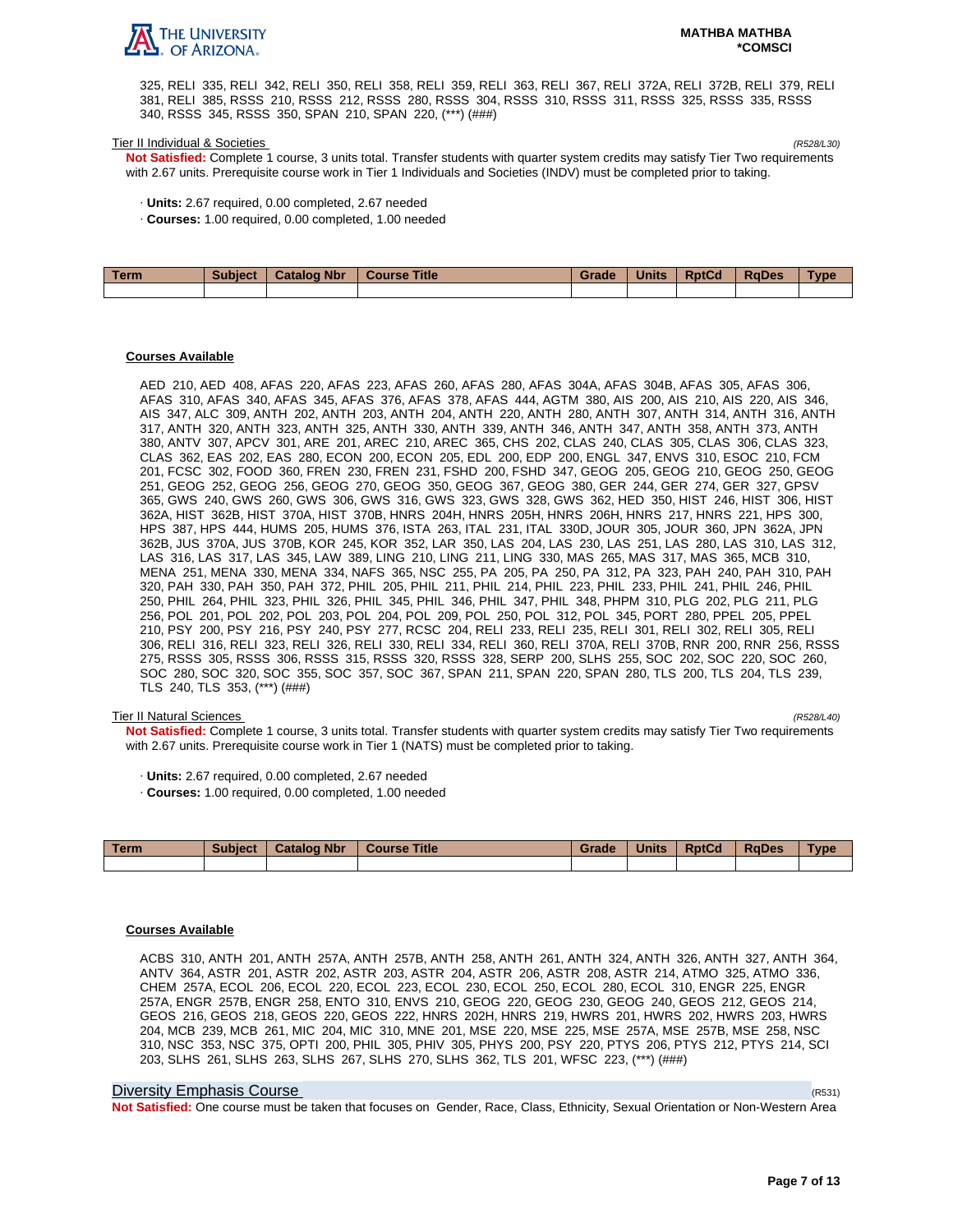

Studies.

Courses used to fulfill this requirement may also be used to fulfill other requirements.

### Diversity Emphasis Course (R531/L10)

**Not Satisfied:** General Education Diversity Emphasis Course: Gender, Race, Class, Ethnicity, Sexual Orientation or Non-Western Area Studies.

· **Courses:** 1.00 required, 0.00 completed, 1.00 needed

| <b>Term</b> | <b>Subject</b> | <b>Catalog Nbr</b> | Course Title | Grade | <b>Units</b> | <b>RptCd</b> | RaDes | <b>Type</b> |
|-------------|----------------|--------------------|--------------|-------|--------------|--------------|-------|-------------|
|             |                |                    |              |       |              |              |       |             |

# **Courses Available**

AED 408, AFAS 150B1, AFAS 160A1, AFAS 160A2, AFAS 218, AFAS 220, AFAS 222, AFAS 223, AFAS 230, AFAS 245, AFAS 249, AFAS 255, AFAS 260, AFAS 302, AFAS 304A, AFAS 304B, AFAS 306, AFAS 310, AFAS 311D, AFAS 314, AFAS 318, AFAS 330, AFAS 335, AFAS 340, AFAS 342, AFAS 345, AFAS 365, AFAS 371, AFAS 373, AFAS 374, AFAS 376, AFAS 377, AFAS 381, AFAS 444, AFAS 467, AFAS 468, AIS 160A1, AIS 200, AIS 210, AIS 212, AIS 220, AIS 346, AIS 347, AIS 381, AIS 467, ANTH 150A1, ANTH 160A1, ANTH 160A2, ANTH 201, ANTH 202, ANTH 203, ANTH 220, ANTH 222, ANTH 307, ANTH 314, ANTH 318, ANTH 320, ANTH 323, ANTH 325, ANTH 330, ANTH 339, ANTH 346, ANTH 347, ANTH 358, ANTH 375, ANTH 402, ANTH 450, ANTH 467, ANTV 307, ANTV 375, ARH 203, ART 160A1, CHN 245, CHN 251, CHN 276, CHN 331, CHN 341, CHN 345, CHN 419, CHN 420, CHN 429, CHN 468, CHN 482, CHN 483, CHS 202, CLAS 150C1, CLAS 323, CLAS 362, DNC 177C, DNC 177D, DNC 178A, DNC 178B, DNC 178C, DNC 179A, EAS 130, EAS 160A1, EAS 160A2, EAS 160A3, EAS 160A4, EAS 160A5, EAS 201, EAS 202, EAS 280, EAS 333, EAS 358, EAS 359, EAS 402, EAS 484, EAS 496C, ENGL 150B2, ENGL 160A1, ENGL 160A2, ENGL 228, ENGL 229, ENGL 230, ENGL 245, ENGL 342, ENGL 377, ENGL 429, ENVS 310, FCM 201, FREN 150B1, FREN 150C1, FREN 160A1, FREN 230, FREN 231, FREN 245, FREN 249, FREN 314, FREN 373, FREN 374, FTV 150B1, FTV 251, GEOG 205, GEOG 210, GEOG 251, GEOG 252, GEOG 311D, GEOG 311E, GER 160A1, GER 274, GER 278, GER 373, GER 376, GWS 150B5, GWS 200, GWS 240, GWS 253, GWS 254, GWS 260, GWS 306, GWS 323, GWS 324, GWS 328, GWS 330, GWS 335, GWS 342, GWS 362, GWS 373, GWS 402, GWS 427, GWS 448, GWS 459, GWS 468, HIST 160A1, HIST 160A2, HIST 253, HIST 254, HIST 272, HIST 276, HIST 277A, HIST 278, HIST 306, HIST 307, HIST 370A, HIST 370B, HIST 372A, HIST 372B, HIST 482, HNRS 160D4, HNRS 204H, HPS 387, HPS 444, HUMS 150B1, HUMS 205, HUMS 376, HUSV 310, ITAL 150B1, ITAL 150C1, ITAL 231, ITAL 330B, ITAL 330D, JOUR 360, JPN 220, JPN 245, JPN 272, JPN 304, JPN 308, JPN 310, JPN 311, JPN 314, JPN 402, JPN 411, JPN 412, JPN 440, JPN 441, JPN 446A, JPN 446B, JPN 450, JPN 485, JPN 486, JPN 489, JPN 495B, JPN 496A, JPN 496C, JUS 325, JUS 370A, JUS 370B, JUS 372A, JUS 372B, JUS 376, KOR 245, KOR 251, LAS 251, LAS 310, LAS 312, LAS 335, LAS 337, LAS 345, LAW 389, LING 210, LING 304, LING 330, LING 402, LING 411, LING 412, LING 419, LING 420, LING 496C, MAS 160A1, MAS 265, MAS 330, MAS 337, MAS 365, MAS 467, MENA 160A1, MENA 160A2, MENA 251, MENA 277A, MENA 311E, MENA 330, MENA 334, MENA 372A, MENA 372B, MENA 375, MENA 441, MIS 150B1, MNE 201, MUS 109, MUS 231, MUS 334, MUS 335, MUS 337, MUS 344, NESV 375, PA 312, PAH 160D1, PAH 160D2, PAH 220, PAH 221, PAH 260, PAH 310, PHIL 222, PHIL 223, PHIL 325, PHIL 330, PLG 211, POL 160A1, POL 312, POL 330, POL 335, POL 345, POL 441, POL 464, POL 468, POL 476, PSY 216, RELI 130, RELI 160A1, RELI 160D4, RELI 160D5, RELI 160D6, RELI 210, RELI 212, RELI 220, RELI 230, RELI 235, RELI 240, RELI 277A, RELI 301, RELI 302, RELI 303, RELI 308, RELI 314, RELI 323, RELI 324, RELI 330, RELI 331, RELI 333, RELI 334, RELI 335, RELI 345, RELI 350, RELI 358, RELI 359, RELI 360, RELI 363, RELI 367, RELI 370A, RELI 370B, RELI 372A, RELI 372B, RELI 381, RELI 402, RELI 483, RELI 484, RELI 485, RELI 486, RELI 489, RSSS 150B2, RSSS 212, RSSS 305, RSSS 315, RSSS 320, RSSS 328, RSSS 350, SOC 202, SOC 220, SOC 222, SOC 260, SOC 280, SOC 324, SOC 325, SOC 355, SOC 357, SOC 427, SOC 432, SOC 448, SOC 450, SOC 459, SOC 467, SPAN 150B1, SPAN 150B2, SPAN 210, TAR 303, TLS 150C1

### **Additional Coursework** (RG521)

Courses listed in this section may include general elective credits, UA courses and transferable courses from other institutions. Consult with your advisor to determine if courses listed in this section may be used to fulfill a requirement or sub-requirement in your degree program.

Courses taken for Pass/Fail option can only count as elective credit. They cannot fulfill any General Education, Major, or Minor requirements.

# **BA in Mathematics**  $(RG664)$

**Not Satisfied:** Will appear fully satisfied when student satisfies Mathematics Supporting Computer Science, Math Major Core Requirements, and selects an emphasis. All emphases require a minimum of 15 units of 400-level coursework in the major.

Equivalent MATV courses may be available through UA South. For approved courses consult with your advisor.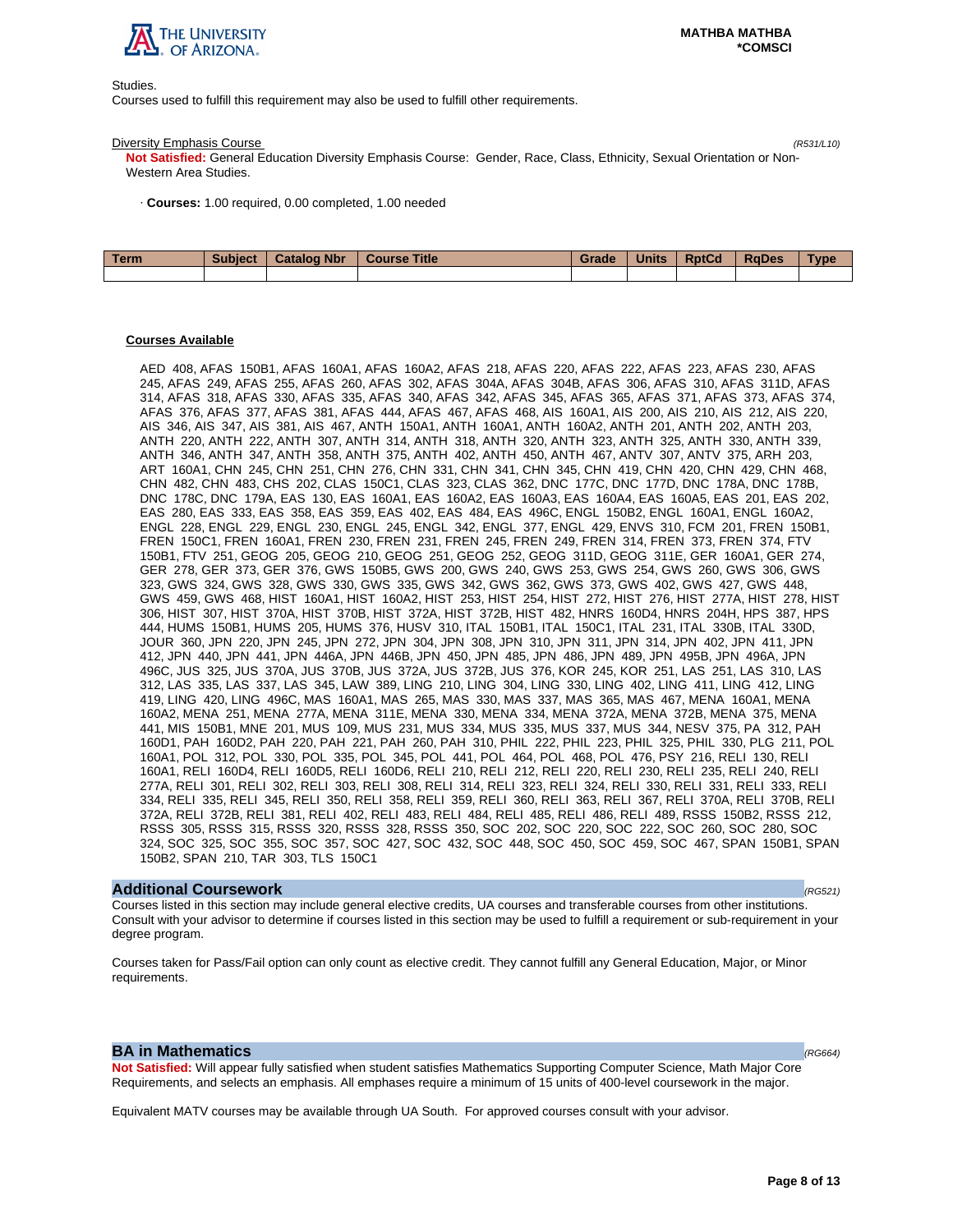

| <b>Mathematics Supporting Computer Science</b>                                                        | (R15805)     |
|-------------------------------------------------------------------------------------------------------|--------------|
| <b>Satisfied:</b> Will appear fully satisfied when student satisfies Computer Science requirements.   |              |
|                                                                                                       |              |
| <b>Computer Science</b>                                                                               | (R15805/L10) |
| Not Satisfied: Complete 1 course. Consult your advisor for a list of alternative programming courses. |              |
| Courses used to fulfill this requirement may be used to fulfill other requirements.                   |              |
| Courses: 1.00 required, 0.00 completed, 1.00 needed                                                   |              |
|                                                                                                       |              |

| Term | <b>Subject</b> | <b>Catalog Nbr</b> | <b>Course Title</b> | Grade | <b>Units</b> | <b>RptCd</b> | <b>RaDes</b> | <b>Type</b> |
|------|----------------|--------------------|---------------------|-------|--------------|--------------|--------------|-------------|
|      |                |                    |                     |       |              |              |              |             |

# **Courses Available**

CSC 110, CSC 120, CSC 250, ISTA 130

# Math Major Core Requirements (R971) 2008 12:00 12:00 12:00 12:00 12:00 12:00 12:00 12:00 12:00 12:00 12:00 12:00 12:00 12:00 12:00 12:00 12:00 12:00 12:00 12:00 12:00 12:00 12:00 12:00 12:00 12:00 12:00 12:00 12:00 12:00 1

**Not Satisfied:** Will appear fully satisfied when student satisfies Calculus I and Core Courses.

### $Calculus 1$  (R971/L10)

**Not Satisfied:** Complete 1 course

· **Courses:** 1.00 required, 0.00 completed, 1.00 needed

| <b>Term</b> | <b>Subject</b> | <b>Catalog Nbr</b> | <b>Course Title</b> | Grade | <b>Units</b> | <b>RptCd</b> | <b>RaDes</b> | <b>Type</b> |
|-------------|----------------|--------------------|---------------------|-------|--------------|--------------|--------------|-------------|
|             |                |                    |                     |       |              |              |              |             |

### **Courses Available**

MATH 122B, MATH 125

### Core Courses (R971/L50)

**Not Satisfied:** Complete 5 courses. Credit allowed for only one course in each pair: MATH 313 or MATV 313, MATH 323 or MATV 323, MATH 355 or MATV 355. MATV courses are only available to UA South students.

· **Courses:** 5.00 required, 0.00 completed, 5.00 needed

| <b>Term</b> | Subject   Catalog Nbr | <b>Course Title</b> | Grade | Units   RptCd   RqDes | <b>Type</b> |
|-------------|-----------------------|---------------------|-------|-----------------------|-------------|
|             |                       |                     |       |                       |             |
|             |                       |                     |       |                       |             |
|             |                       |                     |       |                       |             |
|             |                       |                     |       |                       |             |
|             |                       |                     |       |                       |             |

### **Courses Available**

MATH 129, MATH 223, MATH 313, MATH 323, MATH 355, MATV 313, MATV 323, MATV 355

# **Emphasis in Computer Science Mathematics**  (RG670) **CONSTRUCTER (RG670) CONSTRUCTER (RG670)**

**Not Satisfied:** Will appear fully satisfied when student satisfies Computer Science Emphasis course requirements, Graduation Requirements, and declares a minor in Computer Science.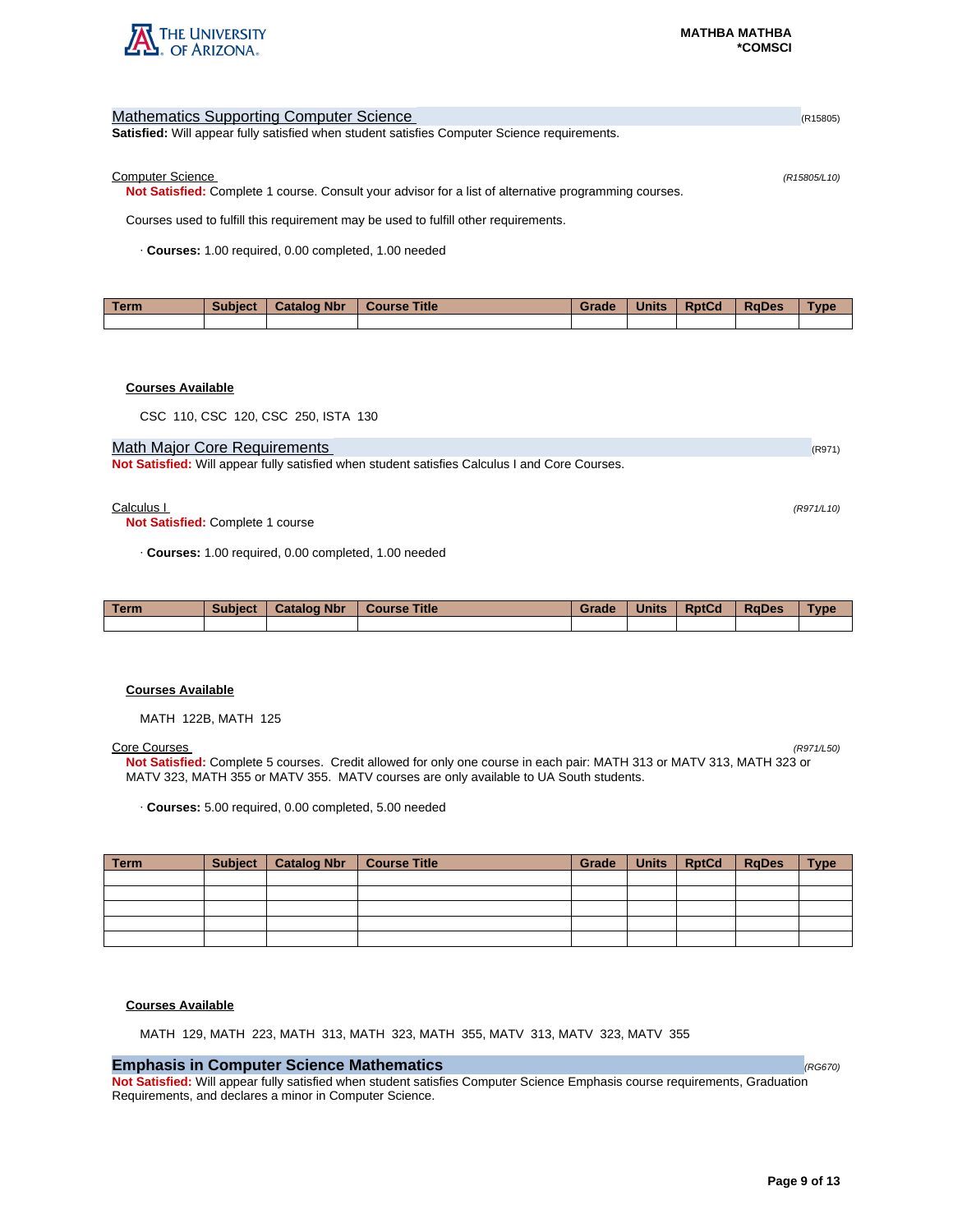

Equivalent MATV courses may be available through UA South. For approved courses consult with your advisor.

| <b>Computer Science Emphasis Options</b>                                                    | (R16645) |
|---------------------------------------------------------------------------------------------|----------|
| <b>Not Satisfied:</b> Will appear fully satisfied when student satisfies Option 1, 2, OR 3. |          |

### Option 1: Abstract Algebra (R16645/L20)

**Not Satisfied:** Complete MATH 415A and MATH 415B

· **Courses:** 2.00 required, 0.00 completed, 2.00 needed

| Term. | <b>Subject</b> | <b>Catalog Nbr</b> | <b>Course Title</b> | Grade | <b>Units</b> | <b>RptCd</b> | <b>RaDes</b> | <b>Type</b> |
|-------|----------------|--------------------|---------------------|-------|--------------|--------------|--------------|-------------|
|       | MATH           | 415A               |                     |       |              |              |              |             |
|       | MATH           | 415B               |                     |       |              |              |              |             |

### **Courses Available**

MATH 415A, MATH 415B

OR Option 2: Probability and Statistics (R16645/L25) **Not Satisfied:** OR Complete MATH 464 and MATH 466

· **Courses:** 2.00 required, 0.00 completed, 2.00 needed

| Term | <b>Subject</b> | <b>Catalog Nbr</b> | <b>Course Title</b> | <b>Grade</b> | <b>Units</b> | <b>RptCd</b> | <b>RaDes</b> | <b>Type</b> |
|------|----------------|--------------------|---------------------|--------------|--------------|--------------|--------------|-------------|
|      | <b>MATH</b>    | 464                |                     |              |              |              |              |             |
|      | MATH           | 466                |                     |              |              |              |              |             |

#### **Courses Available**

MATH 464, MATH 466

OR Option 3: Numerical Analysis (R16645/L30) **Not Satisfied:** OR Complete MATH 475A

· **Courses:** 1.00 required, 0.00 completed, 1.00 needed

| <b>Term</b> | <b>Subject</b> | <b>Catalog Nbr</b> | <b>Title</b><br><b>Course</b> | Grade | <b>Units</b> | <b>RptCd</b> | <b>RaDes</b> | <b>Type</b> |
|-------------|----------------|--------------------|-------------------------------|-------|--------------|--------------|--------------|-------------|
|             | MATH           | 475A               |                               |       |              |              |              |             |

### **Courses Available**

MATH 475A

AND Option 3: Courses to Pair With Numerical Analysis (R16645/L40) **Not Satisfied:** Complete MATH 475A and one course from MATH 422, 424, 454, 456, 464, 475B, 485

· **Courses:** 1.00 required, 0.00 completed, 1.00 needed

| Term | <b>Subject</b> | <b>Catalog Nbr</b> | <b>Course Title</b> | Grade | <b>Units</b> | <b>RptCd</b> | <b>RaDes</b> | <b>Type</b> |
|------|----------------|--------------------|---------------------|-------|--------------|--------------|--------------|-------------|
|      |                |                    |                     |       |              |              |              |             |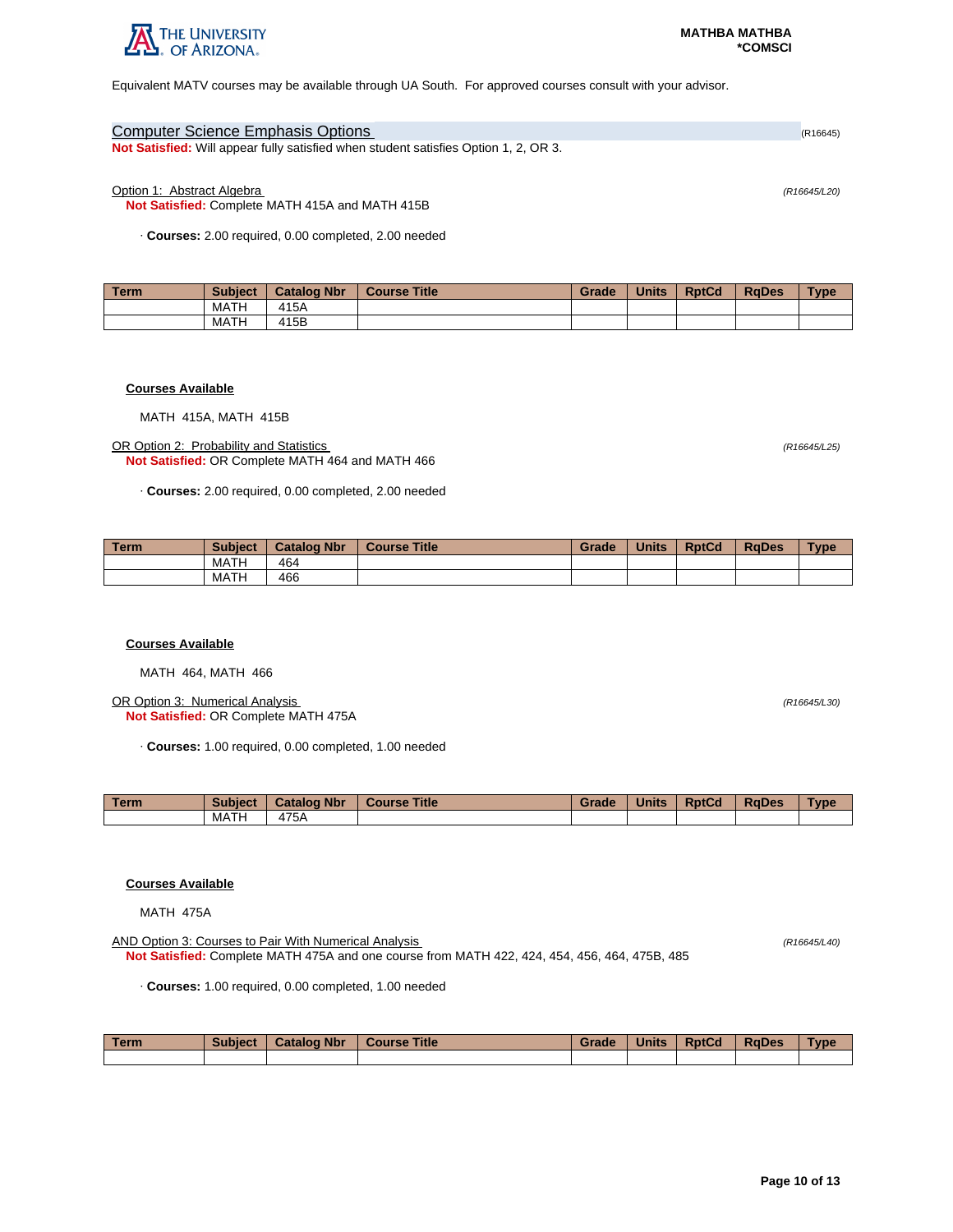

## **Courses Available**

MATH 422, MATH 424, MATH 454, MATH 456, MATH 464, MATH 475B, MATH 485

# **Computer Science Emphasis Requirements (R981) Computer Science Emphasis Requirements** (R981)

**Not Satisfied:** Will appear fully satisfied when student satisfies two of the electives, and one advisor approved course.

Electives (R981/L40)

**Not Satisfied:** Complete 2 courses

· **Courses:** 2.00 required, 0.00 completed, 2.00 needed

| Term | <b>Subject</b> | <b>Catalog Nbr</b> | <b>Course Title</b> | Grade | <b>Units</b> | <b>RptCd</b> | <b>RaDes</b> | <b>Type</b> |
|------|----------------|--------------------|---------------------|-------|--------------|--------------|--------------|-------------|
|      |                |                    |                     |       |              |              |              |             |
|      |                |                    |                     |       |              |              |              |             |

### **Courses Available**

CSC 473, MATH 413, MATH 443, MATH 445, MATH 446, MATH 447

#### Advisor Approved Course (R981/L50)

**Not Satisfied:** Complete one 400-level MATH course in consultation with your math faculty advisor. You may choose from the pre-approved list. If you prefer to select another course, you may do so ONLY if approved by your math faculty advisor.

· **Units:** 3.00 required, 0.00 completed, 3.00 needed

| <b>Term</b> | <b>Subject</b> | <b>Catalog Nbr</b> | <b>Course Title</b> | Grade | <b>Units</b> | <b>RptCd</b> | <b>RaDes</b> | <b>Type</b> |
|-------------|----------------|--------------------|---------------------|-------|--------------|--------------|--------------|-------------|
|             |                |                    |                     |       |              |              |              |             |

#### **Courses Available**

CSC 401A, CSC 401B, CSC 473, DATA 468, MATH 401A, MATH 401B, MATH 402, MATH 413, MATH 415A, MATH 443, MATH 445, MATH 446, MATH 447, MATH 464, MATH 468, MATH 475A, MATH 485, PHIL 401A, PHIL 401B

#### Major 400-level Upper Division (R981/L60) (R981/L60)

**Not Satisfied:** A minimum of 15 units of 400-level upper-division major coursework must be completed.

· **Units:** 15.00 required, 0.00 completed, 15.00 needed

| Term | Subject   Catalog Nbr   Course Title | Grade | Units   RptCd   RgDes | <b>Type</b> |
|------|--------------------------------------|-------|-----------------------|-------------|
|      |                                      |       |                       |             |
|      |                                      |       |                       |             |
|      |                                      |       |                       |             |
|      |                                      |       |                       |             |
|      |                                      |       |                       |             |

# Computer Science Math Emphasis Graduation Requirements (R1154) (R1154)

**Not Satisfied:** Will appear fully satisfied when student satisfies Mid Career Writing Assessment, Major GPA, Residency requirement, and Major Upper Division unit requirement.

## Mid Career Writing Assessment (R1154/L3)

**Not Satisfied:** Complete 2nd semester English Composition with a B grade or higher. Students who do not earn a grade of B or higher in 2nd semester English Composition must also satisfy a college or department writing requirement. Consult your major advisor if you do not earn a grade of B or higher in 2nd semester English Composition.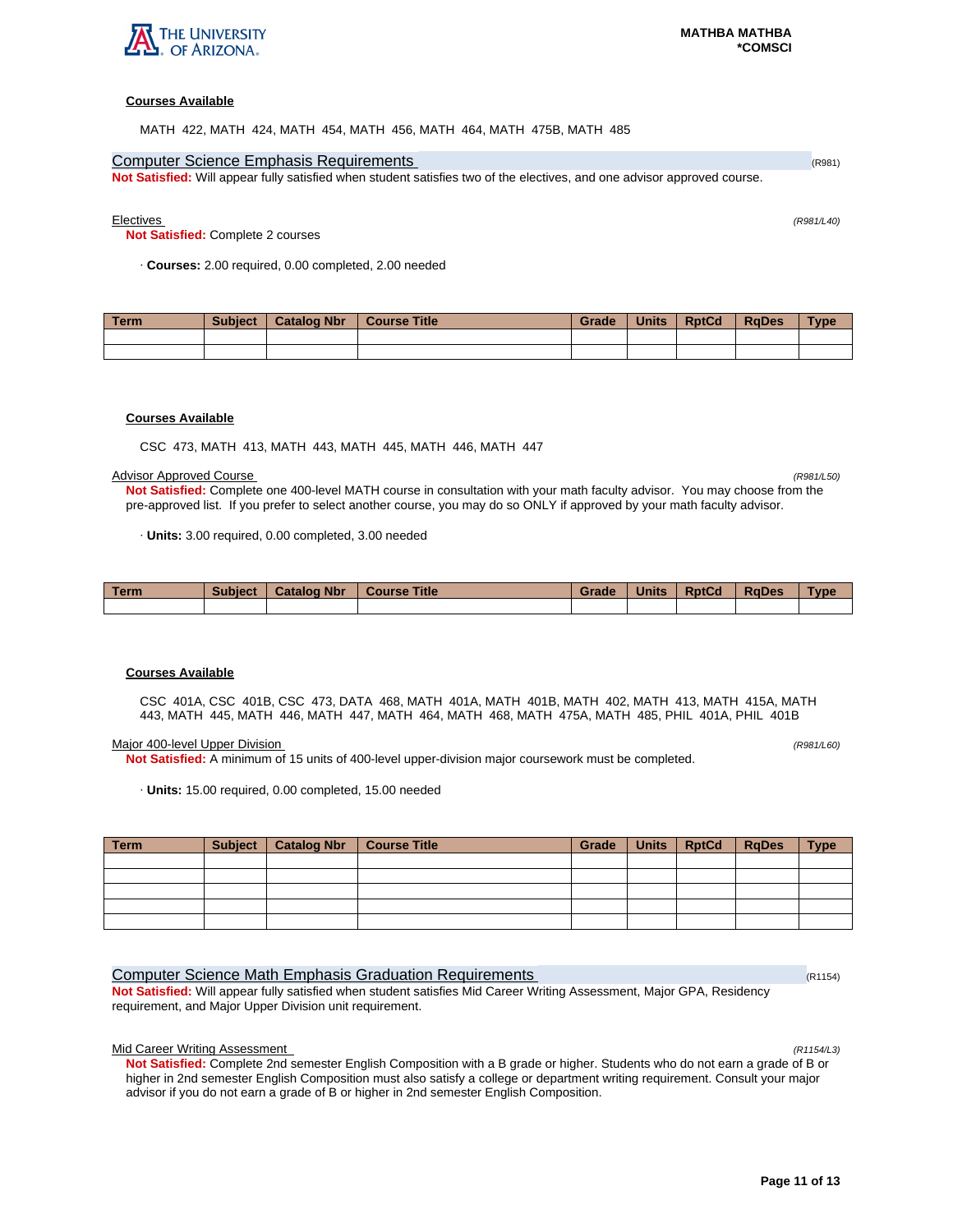

· **Courses:** 1.00 required, 0.00 completed, 1.00 needed

| Term | <b>Subject</b> | <b>Catalog Nbr</b> | Course Title | Grade | <b>Units</b> | <b>RptCd</b> | RaDes | <b>Type</b> |
|------|----------------|--------------------|--------------|-------|--------------|--------------|-------|-------------|
|      |                |                    |              |       |              |              |       |             |

Major GPA (R1154/L10)

**Satisfied:** A minimum 2.0 GPA is required in the major coursework.

· **GPA:** 2.000 required, 0.000 completed

### Major Units (R1154/L15)

**Not Satisfied:** A minimum of 34 units must be completed in the major.

· **Units:** 34.00 required, 0.00 completed, 34.00 needed

| Term | <b>Subject</b> | <b>Catalog Nbr</b> | <b>Course Title</b> | Grade | <b>Units</b> | <b>RptCd</b> | <b>RqDes</b> | <b>Type</b> |
|------|----------------|--------------------|---------------------|-------|--------------|--------------|--------------|-------------|
|      |                |                    |                     |       |              |              |              |             |
|      |                |                    |                     |       |              |              |              |             |
|      |                |                    |                     |       |              |              |              |             |
|      |                |                    |                     |       |              |              |              |             |
|      |                |                    |                     |       |              |              |              |             |
|      |                |                    |                     |       |              |              |              |             |
|      |                |                    |                     |       |              |              |              |             |
|      |                |                    |                     |       |              |              |              |             |
|      |                |                    |                     |       |              |              |              |             |
|      |                |                    |                     |       |              |              |              |             |
|      |                |                    |                     |       |              |              |              |             |
|      |                |                    |                     |       |              |              |              |             |

Major Residency (R1154/L20)

**Not Satisfied:** A minimum of 18 units in the major must be taken at the University of Arizona.

· **Units:** 18.00 required, 0.00 completed, 18.00 needed

| <b>Term</b> | Subject   Catalog Nbr   Course Title | Grade | Units   RptCd   RqDes | <b>Type</b> |
|-------------|--------------------------------------|-------|-----------------------|-------------|
|             |                                      |       |                       |             |
|             |                                      |       |                       |             |
|             |                                      |       |                       |             |
|             |                                      |       |                       |             |
|             |                                      |       |                       |             |
|             |                                      |       |                       |             |

Major Upper Division (R1154/L30)

**Not Satisfied:** A minimum of 18 units of upper-division major coursework must be completed.

· **Units:** 18.00 required, 0.00 completed, 18.00 needed

| Term | Subject   Catalog Nbr | Course Title | Grade | Units   RptCd | <b>RaDes</b> | <b>Type</b> |
|------|-----------------------|--------------|-------|---------------|--------------|-------------|
|      |                       |              |       |               |              |             |
|      |                       |              |       |               |              |             |
|      |                       |              |       |               |              |             |
|      |                       |              |       |               |              |             |
|      |                       |              |       |               |              |             |